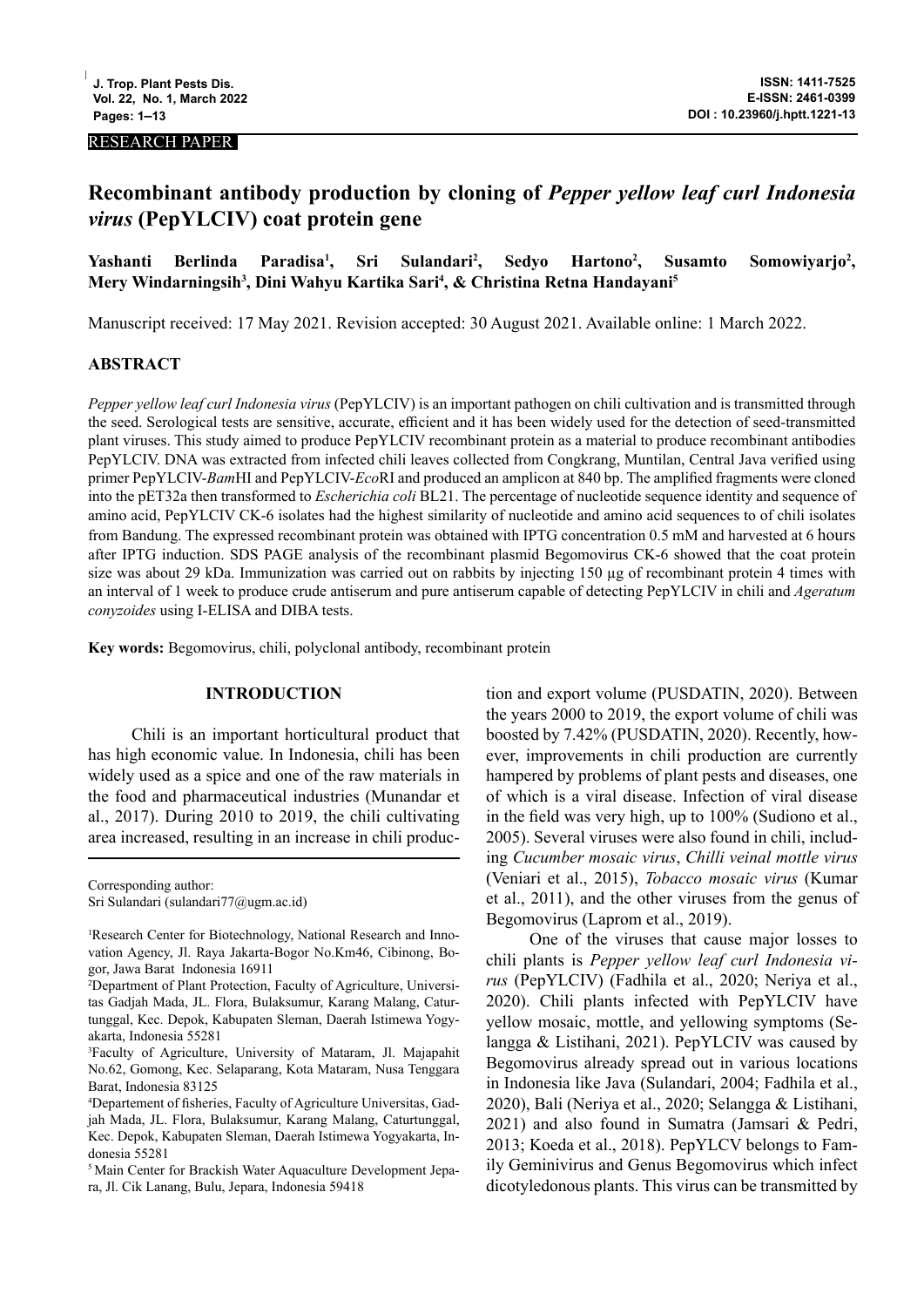whitefly (Inoue-Nagata et al., 2007), grafting (Koeda et al., 2018), and injection (Jamsari et al., 2015). Besides that, PepYLCIV is a seed-transmissible virus in chili pepper plants. According to Fadhila et al. (2020), 25– 67% of PepYLCIV DNA-A and 50–100% of DNA-B were detected from infected chili pepper seeds.

Seed is an important component in increasing agricultural production. Seedborne pathogens have a very potential role because they can suppress growth and reduce crop yields because the virus inhibits plant growth from the beginning of growth (Nordenstedt et al., 2017). Seedborne pathogens can also cause a loss in germination and vigor, discoloration and shriveling, biochemical changes in seeds, and alteration in the physical properties of seeds (Gaur et al., 2020). Besides that, farmers generally in the field have difficulty in identifying viral diseases due to symptoms variations such as distortion, leaf streaking, vein clearing, dwarf, mosaic, and mottle which were similar to symptoms caused by abiotic stress, phytotoxic caused by pesticides application and variations in nutrient levels (Jones, 2014; Islam, 2017).

Virus detection in seeds and plants can be done by biological, physical, serological, and molecular methods (Sastry, 2013). Currently, the most widely used detection method is the detection method based on properties because it is sensitive, accurate, and more efficient in the use of time and energy (Anggraini & Hidayat, 2014). But serological tests have been widely used to detect and identify plant viruses, especially seed-transmitted plant viruses. Serological tests can be applied for routine detection, cheap, easy, and can be used for virus testing in large numbers (Boonham et al., 2014). Serological tests in detecting seed-transmitted plant viruses depend on the antibodies used to detect specific antigens of plant pathogens (Kumar et al., 2020).

The main challenge of using serological tests for the detection of PepYLCIV is the availability of antibodies which is one of the main materials. Begomovirus has been reported to be found restricted in the phloem and cells of the vascular system with limited population (Morra & Petty, 2000). Begomoviruses were always a problem due to the extreme low concentration of virus and difficulty producing good quality DNA (Malathi, 2017). These factors make PepYLCIV difficult to purify, thus affecting pure virus as raw material for antibody production.

The use of antigens directly obtained from the host in serological tests can cause a decrease in the sensitivity of the reaction and often gives variable background reactions due to contamination from the host

plant (Viswanathan et al., 2011). Molecular techniques through cloning of coat protein using expression vectors can be one alternative to solve the problem. The technique of cloning the coat protein gene has been carried out on several plant viruses such as *Sugarcane streak mosaic virus* (SCSMV) (Hamdayanty et al., 2016; Astuti et al., 2019), Pepper vein yellows virus (Apindiati et al., 2015), and *Bean golden mosaic virus*, *Cabbage leaf curl virus*, *Tomato yellow leaf curl virus*, and *Tomato mottle virus* (Abouzid et al., 2002). This study aimed to produce recombinant antibodies PepYLCIV from Congkrang isolates. The antibodies will be used in serological tests for early detection on the presence of PepYLCIV.

### **MATERIALS AND METHODS**

**Research Site.** The research was carried out at the Microbiology Laboratory, Department of Fisheries, and the Laboratory of Plant Diseases, Department of Plant Pests and Diseases, Faculty of Agriculture, Universitas Gadjah Mada, Yogyakarta.

**Source of PepYLCIV.** The source of virus was chili plants showing symptoms of yellowing, leaf curl, and stunt collected from Congkrang, Muntilan, Central Java, Indonesia (here after Congkrang isolates: CK).

**DNA extraction and PCR Amplification.** Total DNA was extracted from part of chili plants with symptoms of yellowing and leaf curl that had been dried with CaCl2. Extraction was carried out using CTAB method Dellaporta et al. (1983) with modification. The modification we made was precipitation which was only done once using 5M KOAc and isopropanol without the addition of NaOAC. The supernatant was discarded and the pellet was air-dried. After drying, the pellets were suspended with 100 µL of distilled water and stored at -20 ºC. All the centrifugation step was performed using H-9R Cooled high-speed centrifuge (Kokusan, Japan).

PCR was conducted in total volume 25 µL with a composition of 12.5 µL GoTaq® Green Master Mix 2X (Promega, USA), 7.5 µL Nuclease-Free Water, 1.5 µL forward primer, 1.5 µL reverse primer 10 µM, dan 2 µL DNA Template 100 ng/µL. PepYLCIV-*Bam*HI forward primer (5'-TGTAATGGATCCATGCCGAAG-CGTTCCATCGA-3') and PepYLCIV-*Eco*RI reverse primer 10 µM (5'-CTCGACGAATTCTGGGATG-TACTTGAACA-3'), inserting restriction sites *Eco*RI and *Bam*HI. PepYLCIV primers were used to amplify the PepYLCIV-CP gene with the expected size of amplicon DNA  $\pm 840$  bp. This primer was designed based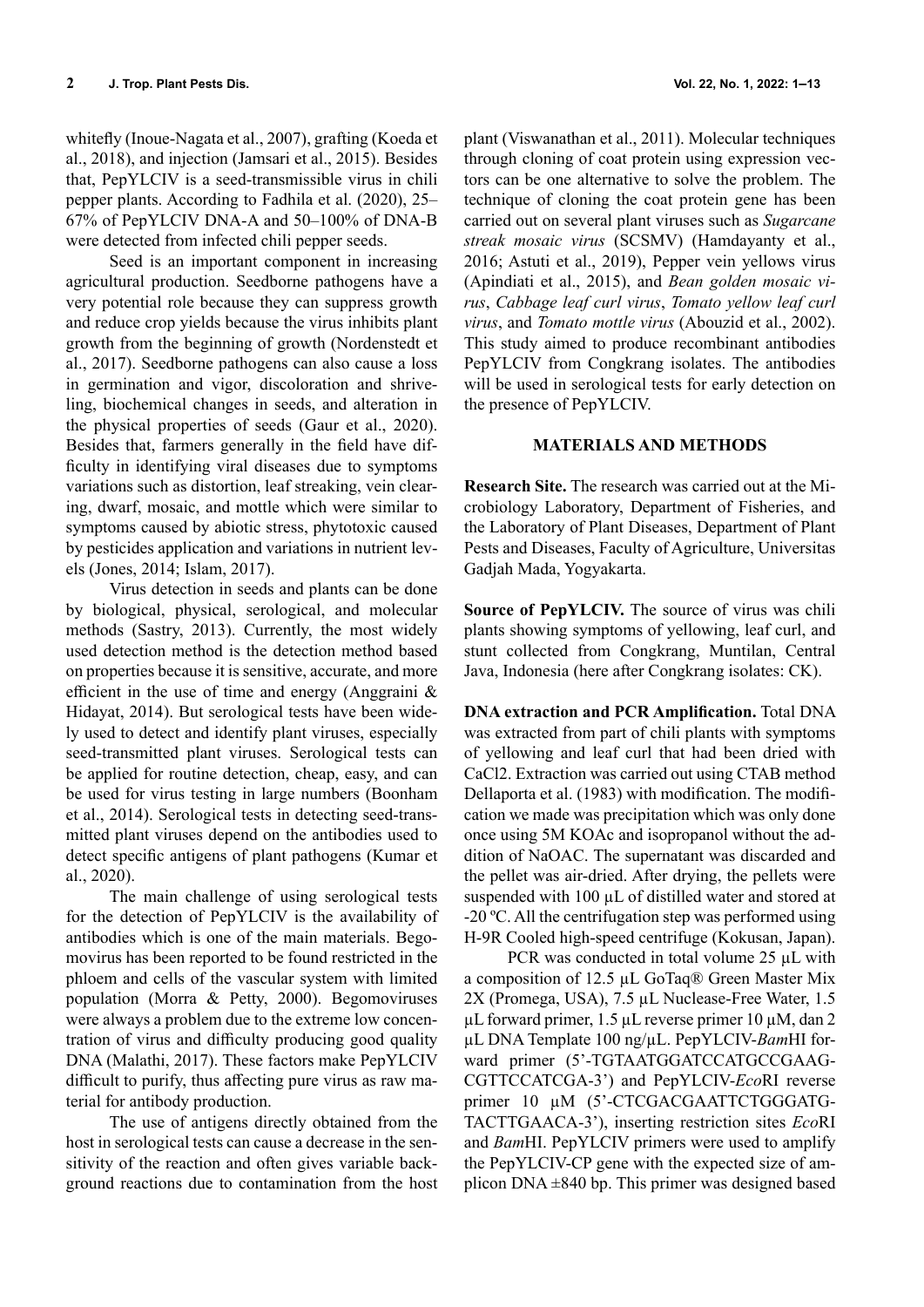on several nucleotide sequences of *Pepper yellow leaf curl Indonesia virus*, complete genome (Accession number DQ083765, DQ083764, and NC\_008283). PepYLCIV primer does not contain additional histidine sequences.

PCR amplification was carried out by predenaturation (94 ºC for 2 min) and followed by 35 cycles: denaturation (94 °C; 1 min), annealing (51 °C; 1 min) and elongation (72 °C; 1 min), followed by a final extension of 72 ºC for 5 min. The PCR results were analyzed by polyacrylamide (PAGE 6%) and electrophoresed in tris-boric acid EDTA (TBE) buffer. The results of the electrophoresis were stained with ethidium bromide and visualized on a UV transilluminator (Bio-Rad, USA).

**Construction of Coat Protein in Expression Vector Plasmids.** The PCR products were purified using a DNA Purification Kit (Roche Diagnostics, Germany) according to the manufacturer's instructions. The purified DNA was digested by using restriction enzymes *Eco*RI (Toyobo, Japan) and *Bam*HI (Toyobo, Japan) and then ligated to the pET32a expression vector which had been digested with the same enzyme. Ligation was performed by mixing the insert DNA and the DNA vector (1:3) using T4 DNA ligase (Roche Diagnostics, Germany) at 16 ºC for 24 hours, then cloned into expression bacteria *E.coli* BL 21 (Sambrook et al., 1989). The transformants were cultured into Luria-bertani Agar containing 50 mg/mL of Ampicillin and incubated for 24 hours at 37 ºC. Plasmid DNA from selected colonies was isolated according to the instructions (Sambrook & Russell, 2001a). Selected Plasmid DNA was verified by PCR using a pair of primers PepYLCIV-*Eco*RI and PepYLCIV-*Bam*HI, digested with restriction enzymes *Eco*RI and *Bam*HI and sequencing with ABI 3100-Avant Genetic Analyzer.

The results of PCR and digested with restriction enzymes were analyzed by Agarose 1% and electrophoresed in tris-boric acid EDTA (TBE) buffer. The results of the electrophoresis were stained with ethidium bromide and visualized on a UV transilluminator (Bio-Rad, USA). DNA sequencing was carried out at PT Wilmar Benih Indonesia using PepYLCIV-*Eco*RI and PepYLCIV-*Bam*HI primers. Similarities of DNA and amino acid sequences were compared with corresponding sequences in the GenBank using Blast analysis (https://blast.ncbi.nlm.nih.gov/Blast.cgi).

**Expression and Purification of Coat Protein.** One recombinant PepYLCIV-CK-6 clone containing coat protein (CP) gene approximately 840 bp was cultured

for 8 hours at 37 °C in Luria-Bertani (LB) medium at 50 mg/mL Ampicillin. Then induced by the addition of *Isopropyl-ß-D-thiogalactopyranoside* (IPTG) to a final concentration of 0.1–2 mM. Six hours after induction, bacterial cells were harvested by centrifugation (5,000  $g/10$  min) and stored at -80 °C. Total protein extract was obtained by re-suspension in lysis buffer (50 mM Tris-HCl pH 8.0, 100 mM NaCl, 2 mM EDTA,), followed by lysozyme treatment and sonication as described by Noueiry et al. (1994). The CP extract, resuspended in 1 mL 100 mM NaHCO3, pH 9.0, added  $0.5\%$  SDS (w/v) was purified by affinity chromatography in a Ni-NTA column (Qiagen, Germany), according to the manufacturer's instructions. The expressed recombinant protein was evaluated by SDS-PAGE and spectrophotometer analysis.

**Immunization.** Approximately 150 ng of recombinant protein was injected intravenously and intramuscularly into white New Zealand rabbits, with 1 injection (1-week injection interval). The first injection was performed with complete Freund's adjuvant  $(1:1 \text{ v/v})$ , the second and third injections with incomplete Freund's adjuvant  $(1:1 \text{ v/v})$ . The final injection as a booster was carried out with purified recombinant protein. One week after the last injection, rabbit blood was taken. Blood samples were allowed to freeze for 1 hour at 37 <sup>o</sup>C or 30 min at 4 <sup>o</sup>C, then centrifuged at 3,000 g/10 min. The supernatant (antiserum) was stored at -20 ºC.

**Recombinant Antibody Purification.** The immunoglobulin (IgG) fraction of the antiserum was purified by Direct Ammonium Sulfate Precipitation and Dialysis using the method described by Grodzki & Berenstein (2010). Dialyze with stirring at  $4^{\circ}$ C against four to five changes of PBS (*Phosphate Buffer Saline*, 0.5× pH 7.4) for a minimum of 4 hours each.

**Serological Test.** The serological detection of different sources of begomovirus species was carried out using crude antiserum and IgG from these recombinant antibodies with *Indirect Enzyme-Linked Immunosorbent Assay*/I-ELISA (Koenig, 1981) dan *Dot Immunobinding Assay*/DIBA (Hibi & Saito, 1985) according to the instructions.

#### **RESULTS AND DISCUSSION**

**PepYLCIV Congkrang Isolate.** Plants that were infected with PepYLCIV which showed yellow curling symptoms on their leaves and dwarf chili plants were collected from Congkrang, Muntilan, Central Java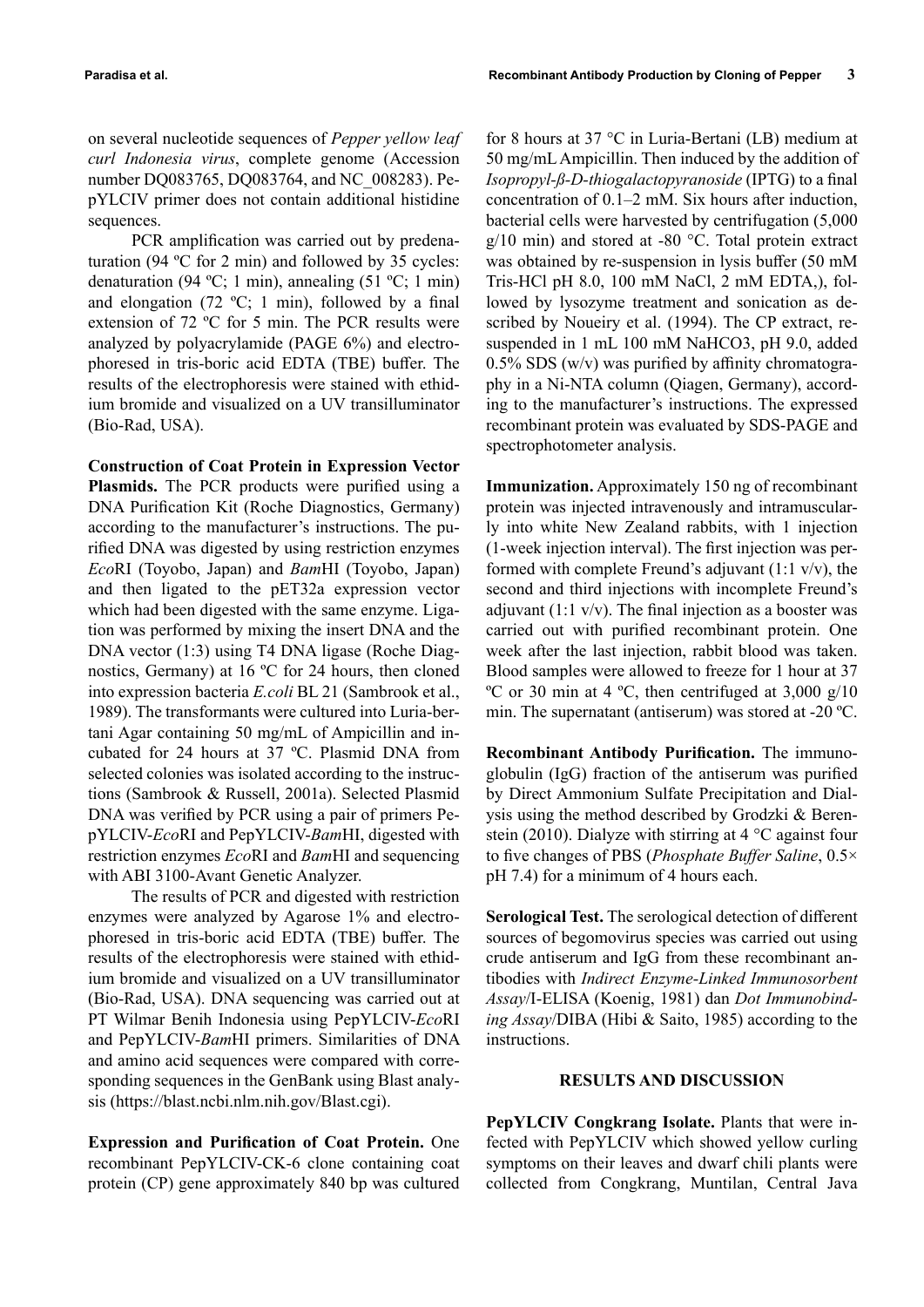(Figure 1). Infected plants had bright yellow leaves, smaller leaves, and curled leaf shoots. This phenomenon was the same as described by Lestari et al. (2018). The chili plants infected with PepYLCIV had typical symptoms such as yellow mosaic, leaf curling, and stunting. PepYLCIV also caused shorter fruit length (Ganefianti et al., 2017). PepYLCIV is a member of the begomovirus (Brown et al., 2012). Begomoviruses have either bipartite or monopartite genomes, whose bipartite genome consists of two circular single-stranded DNA (2.5–2.7 kb) referred to as DNA A or DNA B (Brown et al., 2012). Open Reading Frame (ORF) AV1 is located in the DNA A encoding coat protein gene (Malathi, 2017). Amplification of the DNA of infected plants using a specific primer that encodes PepYLCIV coat protein produced an amplicon at 840 bp (Figure 2). Based on the sequence used to design PepYL-CIV specific primer (Accession number DQ083765,

DQ083764, and NC 008283), it is known that the primer contained 780 bp sequence encodes PepYLCIV coat protein and and the 60 bp sequence is part of the sequence encoding C3 protein. The coat protein is an important part of the begomovirus which plays a role in ssDNA encapsulation, viral particle formation, cell-tocell spread, systemic spread, viral DNA accumulation, and insect transmission (Roshan et al., 2017). AC3/C3 replication enhancer protein (REn) has a function to stimulate replication (Guerrero et al., 2020).

**Recombinant Plasmid Verification**. Verification of recombinant plasmids is a very important step in the gene cloning process. In this study, the presence of recombinant plasmids was verified by PCR, digesting the plasmid recombinant DNA using restriction enzymes and DNA sequencing. The result showed that one of the CK-6 plasmids carried the gene encoding the coat



Figure 1. Pepper yellow leaf curl symptoms of Congkrang isolate (CK) infecting Cayenne pepper.



Figure 2. Electrophoresis of PCR product of PepYLCIV-CK6 isolate (A) and DNA Marker 1 kb (M) (promega, USA) in PAGE 6%.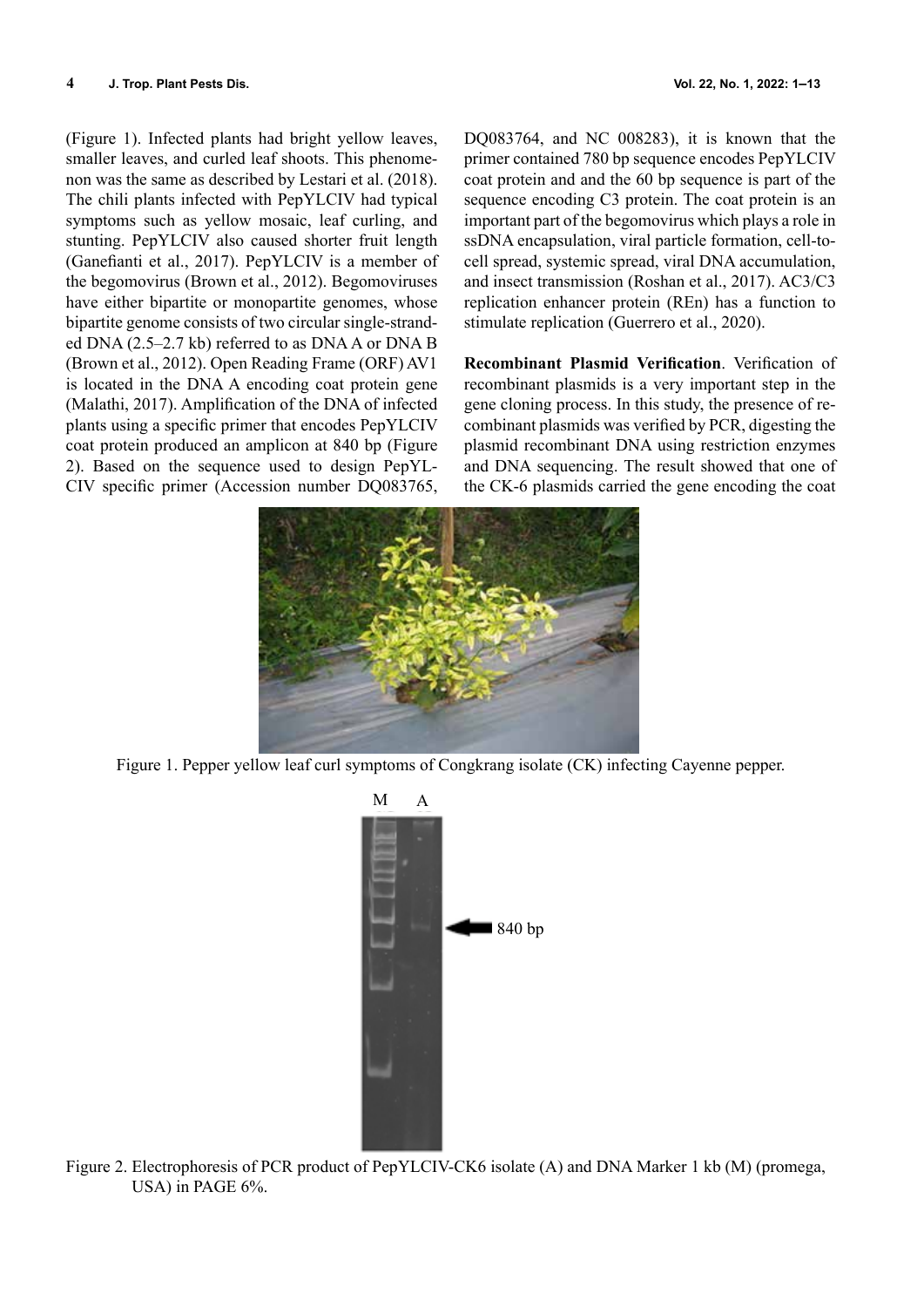protein of PepYLCIV isolate Congkrang.

PepYLCIV DNA (CP) that had been purified from the PCR product was ligated to the pET32A vector then transformed into *E. coli* BL21. Several colonies of *E. coli* suspected as recombinant carrying PepYLCIV DNA (CP) were validated by PCR testing. The results showed that one of the recombinants showed a DNA band measuring about 840 bp (data not shown). The size of the DNA was the same as the PepYLCIV DNA which is used as a DNA insert for gene cloning. The recombinant was named CK6.

The restriction enzymes *Eco*R1 and *Bam*HI were able to cut CK-6 plasmid DNA, indicating that the plasmid contains a gene encoding the PepYLCIV coat protein Congkrang isolate. Restriction enzymes, also called restriction endonucleases, are enzymes that cut DNA sequences specifically at recognized sites (Buckhout-white et al., 2018). *Bam*H1 and *Eco*R1 were restriction enzymes that have been widely used during ligation to determine the presence of the inserted DNA. In this study, these enzymes were able to cut the recombinant plasmid into two parts, namely vector DNA and PepYLCIV DNA which were used as inserts (Figure 3).

In this study, sequencing was carried out only to determine whether the recombinant plasmid carried the inserted PepYLCIV CP. Therefore, sequencing was only performed using PepYLCIV-*Eco*RI and PepYLCIV-*Bam*HI primers. PepYLCIV primer has a target DNA about 840 bp. However, only 744 nucle-

otide sequences could be read (Figure 4). The type of Taq polymerase enzyme and the PCR cycle used in the PCR step of library preparation before sequencing had a very important impact on the proportion of correct reads after sequencing, but the cycle has less impact than the enzyme (Brandariz-Fontes et al., 2015). Errors and bias may be introduced at nucleic acid extraction, reverse transcription, PCR amplification of sequence targets or during library preparation and sequencing and at many steps in the bioinformatics pipeline (Bartkus, 2016).

According to the percentage of nucleotide sequence identity and sequence of amino acids, PepYLCIV CK-6 isolates had the highest similarity of nucleotide and amino acid sequences to corresponding sequences of chili isolates from Bandung. Whereas, PepYLCIV CK-6 isolate against *Pseuderanthemum*, chili, tomato, Ageratum from Bali, North Sumatera, Bogor, East Java, and Bandung had a similarity of nucleotide sequences ranging from 97–93% and had a similarity of amino acid sequences ranging from 95– 96% (Table 1). Viruses are the same as other viral species if the amino acid sequence encodes the envelope protein (CP) between viruses and other viruses is more than 90% (Selangga & Listihani, 2021).

**Recombinant Protein Expression.** The recombinant CK-6 plasmid carrying the PepYLCIV coat protein gene was cultured in LB medium containing 50 g/mL Ampicillin. Furthermore, the recombinant protein was



Figure 3. Verification of plasmid recombinant using restriction enzyme digestion Using *Eco* RI and *Bam*HI in Agarose 1%. M= Marker 100 bp promega, USA; 1= Recombinant DNA plasmid; 2= Recombinant DNA plasmid digested by restriction enzymes *Bam*HI dan *Eco*R1; 3= PCR amplification using template of recombinant DNA plasmid and PepYLCIV primer; (4) Positive control (PCR amplication using template of DNA PepYLCIV Congkrang isolate as an DNA insert).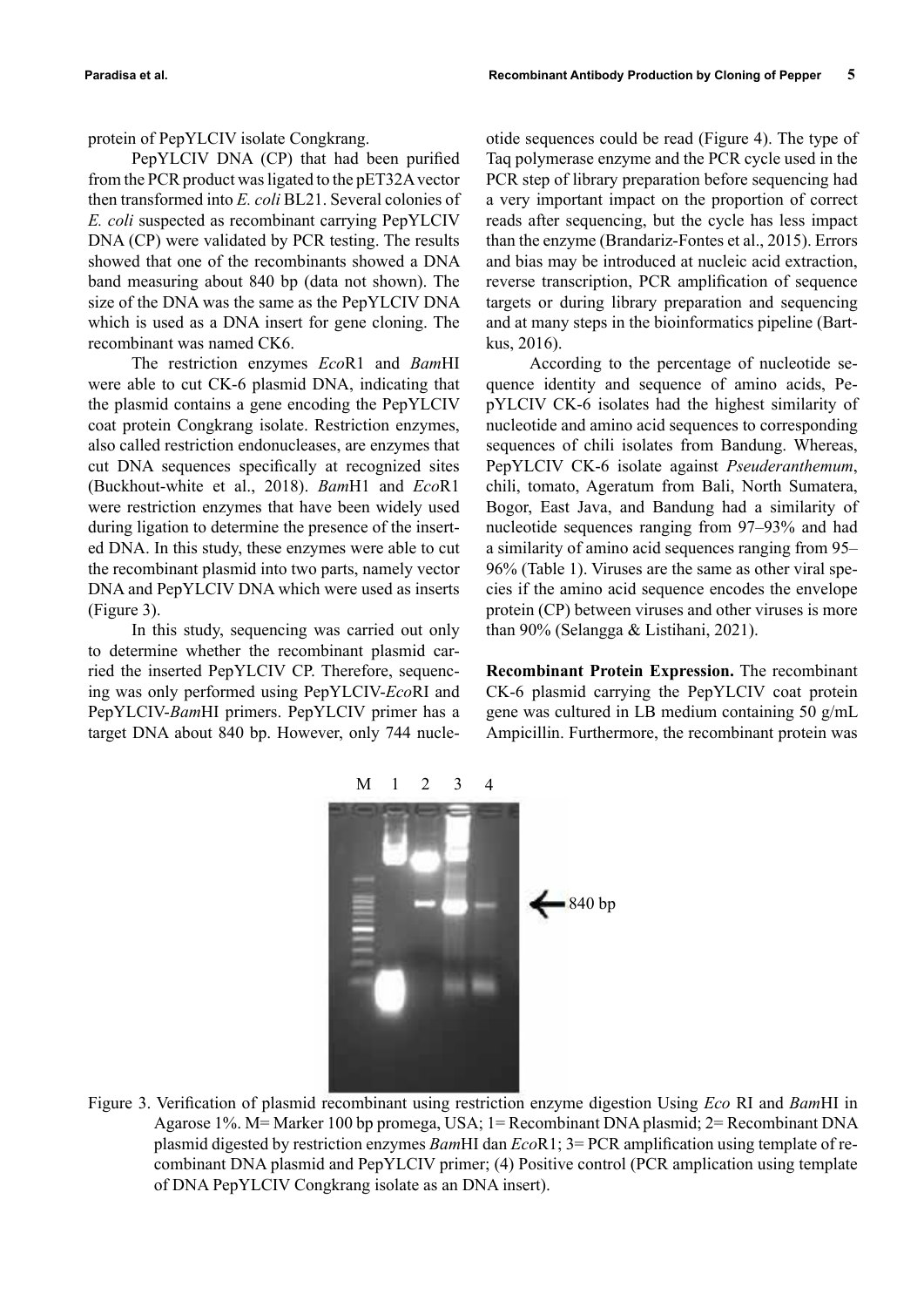induced with IPTG and purified using Ni-NTA. Observations using a spectrophotometer showed that the presence of protein was observed at the absorbance peak at 280 nm. The result showed that the concentration of recombinant protein produced was still low (Table 2). The establishment of recombinant protein was also validated using SDS-PAGE analysis. The results revealed that the recombinant plasmid PepYLCIV CK-6 isolates could produce a recombinant protein of about around 29 kDa (Figure 5). According to Malathi (2017), Coat protein Begomovirus has predicted molecular weight around 29.8 kDa. PepYLCIV belongs to the genus Begomovirus, so it is possible that PepYL-CIV have the same molecular weight.

Although the result of SDS-PAGE showed that the expressed recombinant protein had an identical size with PepYLCIV protein, the spectrophotometer results indicated that the recombinant coat protein had a relatively low concentration. This was probably caused by the low concentration of *E. coli* BL 21 hosts as a

1 GTGTCGTCGTTTGCAAGGTCTTTAACACGCCGGAAACTAAACTACGCGAGTCAGTA-60 CAGT V S S F A R S L T R R K L N Y A S Q Y S 61 CTCCCTGCTGCTGCCCCCACTGCCCCAGGCATGTCTTACAAACGAAGAGCATGG-120 TAAAT L P A A A P T A P G M S Y K R R A W V N 121 CGGCCTATGAATCGGAAACCCAGATTCTACAGGGGTCGAAGGACCAGTGATGTTC-180 **CACGG** R P M N R K P R F Y R G R R T S D V P R 181 GGTTGTGAAGGACCTTGTAAGGTCCAATCCTTTGAACAGAGACATGACGTAACACAT-240 ACT G C E G P C K V Q S F E Q R H D V T H T 241 GGGAAGGTCCTTTGCGTTTCCGATGTCACTAGAGGTAATGGTATTACGCATAGAGTAG-300 GG G K V L C V S D V T R G N G I T H R V G 301 AAAAGATTCTGTGTGAAATCTGTATATATTATTGGCAAAGTATGGATGGACGAGAA-360 CATC K R F C V K S V Y I I G K V W M D E N I 361 AAGTCGAAGAACCACACTAATAACGTCATGTTTTGGCTTGTTCGTGACCGGCGAC-420 CAGTT K S K N H T N N V M F W L V R D R R P V 421 ACAACTCCTTATGGCTTCGGCGAGTTGTTCAACATGTATGATAATGAACCCAGCACAG-480 CA T T P Y G F G E L F N M Y D N E P S T A 481 ACTATCAAGAACGATCTGCGTGATCGTGTTCAGGTGTTACATCGTTTCTCAGCCACG-540 GTG T I K N D L R D R V Q V L H R F S A T V 541 ACAGGTGGTCAGTATGCAAGCAAAGAACAAGCAATCGTGAAGAGATTTTTTAGAGT-600 TAAC T G G Q Y A S K E Q A I V K R F F R V N 601 AACTATGTTGTGTACAATCATCAGGAAGCAGCAAAATATGAAAATCACAC-660 CGAAAATGCA N Y V V Y N H Q E A A K Y E N H T E N A 661 TTGCTGTTGTATATGGCATGTACCCATGCATCTAATCCTGTGTATGCGACATGGAAAGTT 720 L L L Y M A C T H A S N P V Y A T W K V 721 CGTATATACGTCTACGACAATGTA R I Y V Y D N V 744 Figure 4. Nucleotides (the first line) and amino acids (the second line) sequence from Coat Protein PepYLCIV isolate congkrang.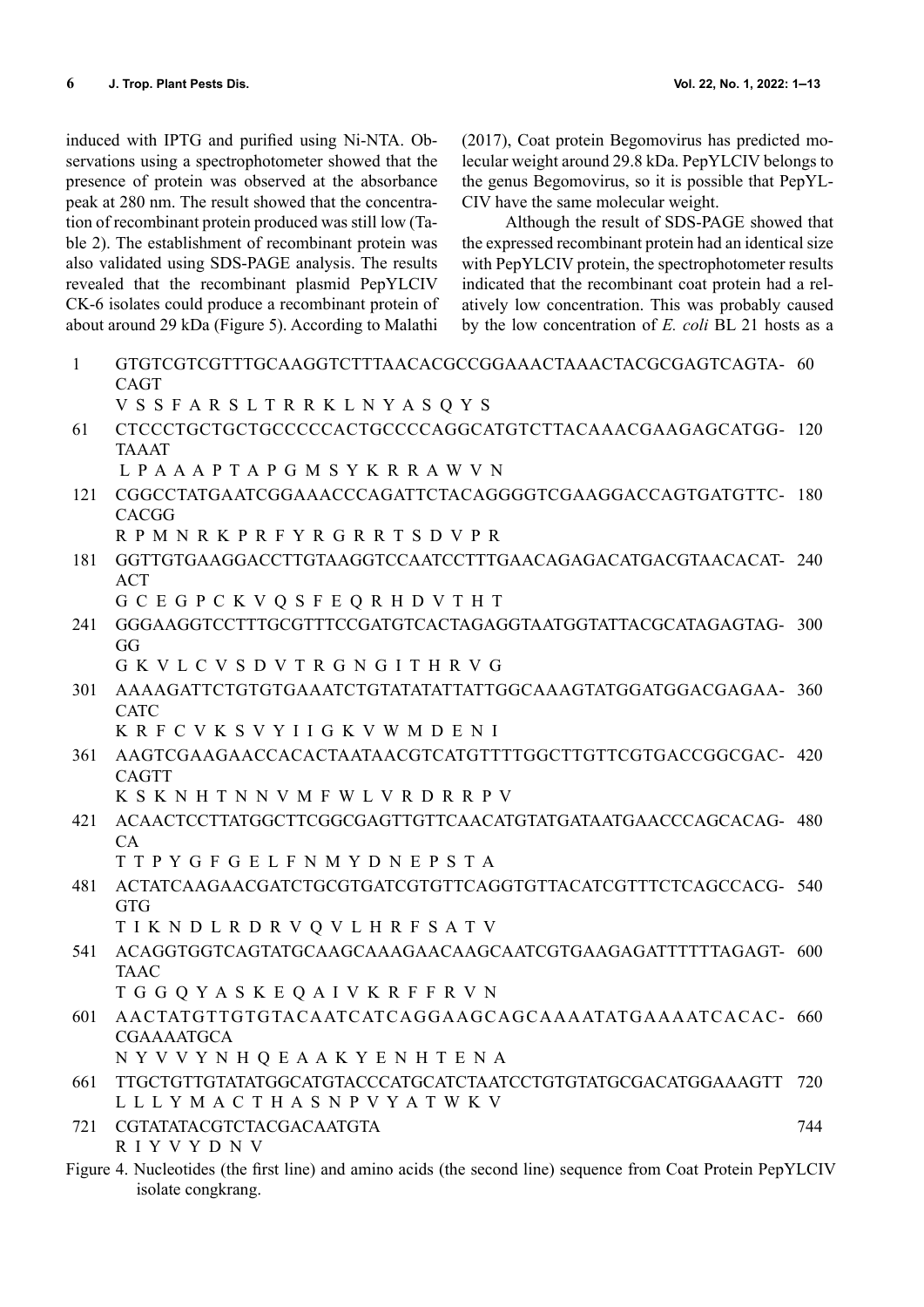place to produce recombinant protein. The advantages of using *E. coli* as the host organism are it has unparalleled fast growth kinetics, high cell density cultures are easily achieved, rich complex media can be made from readily available and inexpensive components, and transformation with exogenous DNA is fast and easy (Rosano & Ceccarelli, 2014).

The less time for sonication process and incomplete lysis process caused the concentration of protein which was produced was not optimal, although IPTG was also added during the culture of recombinant

plasmids in LB media. IPTG is an effective inducer and cannot be metabolized (Donovan et al., 1996; Li, 2018). IPTG is widely used for heterogeneous gene expression in *E. coli* (Li, 2018). In this study, IPTG was added until the final concentration reached 0.5 mM. However, according to Sambrook & Russell (2001b), the expression level of the cloned may be low due to inefficient initiation of translation, protein instability, RNA instability, and inappropriate termination of expression steps.

The low expression of recombinant protein was

Table 1. The percentage of nucleotide sequence identity and sequence of amino acid of PepYLCIV Congkrang isolate with another isolate of *Pepper yellow leaf curl Indonesia virus* PepYLCIV

| Isolat                       | Host            | Accession  | % Homology |            |
|------------------------------|-----------------|------------|------------|------------|
|                              |                 | Number     | Nucleotide | Amino acid |
| PepYLCIV-Ck6*                | Chili           |            |            |            |
| Bandung: 2003                | Chili           | AB267834.1 | 98         | 97         |
| Bali: 2018                   | Pseuderanthemum | MN094868.1 | 97         | 96         |
| North Sumatera: 2012:BA C1-1 | Chili           | LC051113.1 | 95         | 95         |
| Bogor: 2000                  | Tomato          | DQ083765.1 | 94         | 96         |
| East Java: 2018: EJavaCP1    | Chili           | MN738463.1 | 94         | 96         |
| <b>Bogor: 2000</b>           | Chili           | DQ083764.1 | 94         | 96         |
| North Sumatera-2012:BA A6-1  | Chili           | LC051112.1 | 94         | 96         |
| East Java: 2018: EJavaT1     | Tomato          | MN738466.1 | 94         | 95         |
| Bandung: 2003                | Ageratum        | AB267838.1 | 93         | 95         |

\*isolate used in this study.

Table 2. Absorbance, ratio A260/280, and concentration from protein recombinant, crude antiserum, and purified antiserum from PepYLCIV Ck6

|                                    | Absorbance |       |           |                         |  |
|------------------------------------|------------|-------|-----------|-------------------------|--|
| Sample                             | A260       | A280  | A260/A280 | Concentration $(mg/mL)$ |  |
| Protein Rekombinan Ck 6            | 1.116      | 0.732 | 1.525     | 0.286                   |  |
| CK6 recombinant crude antiserum    | 0.512      | 0.555 | 0.923     | 0.397                   |  |
| CK6 recombinant purified antiserum | 0.322      | 0.328 | 0.982     | 0.234                   |  |



Figure 5. The expression of recombinant protein of PepYLCIV-CP CK (lane 1-11) induced by IPTG with concentration 0.5 mM at 6 hours after induction. M= VNN protein marker (collection of Dr. Murwantoko, M.Sc).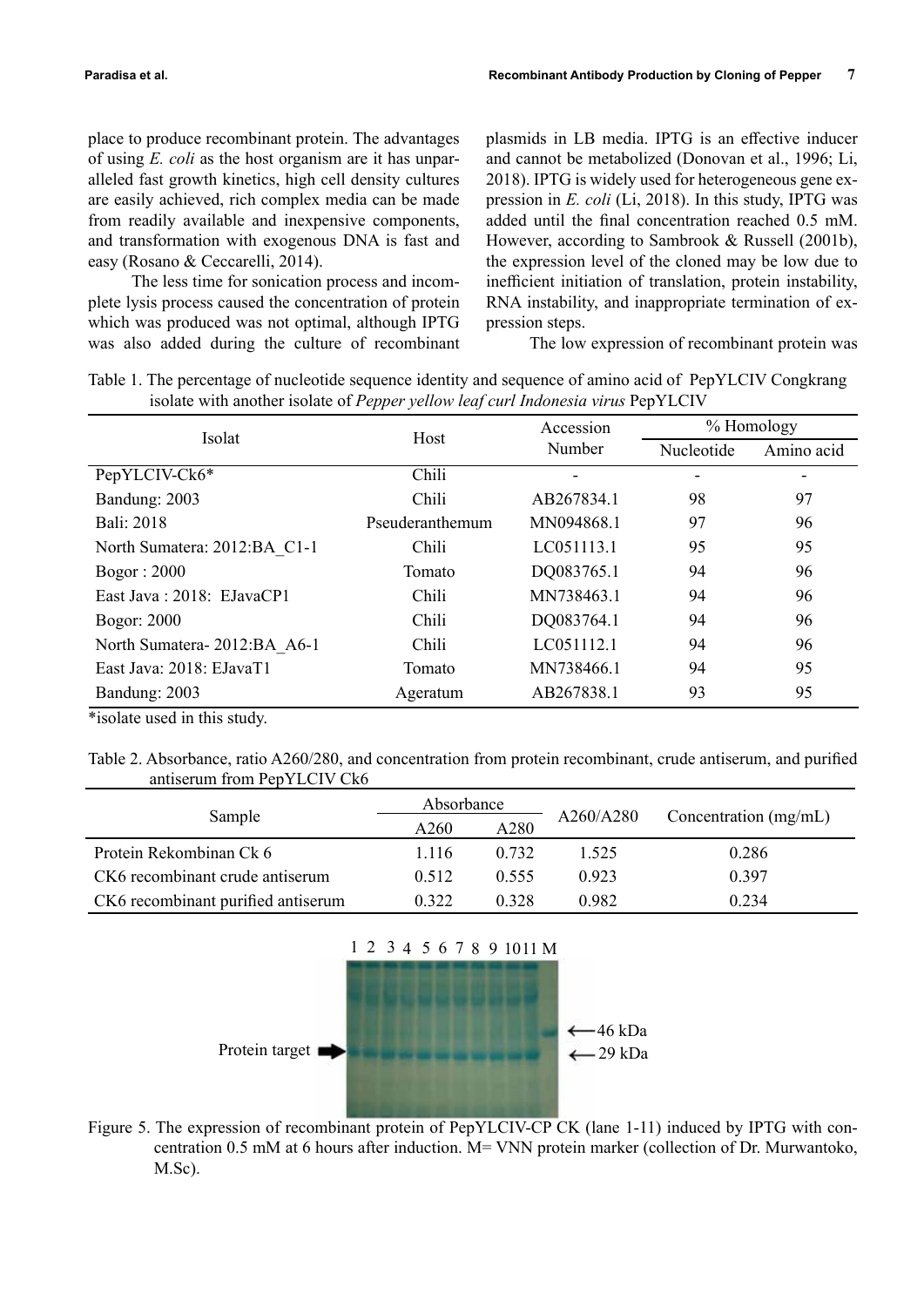also suspected to have occurred. It can be seen on the low concentration of protein bound to the Ni-NTA column. At the time of SDS-PAGE analysis, proteins that had been filtered with Ni-NTA had thinner protein bands than before screening (data not shown). Low protein binding may be caused by inappropriate binding conditions, such as lower pH values and higher imidazole concentrations (Liu & Yang, 2012). In this research, pET32a was used as a vector PepYLCIV CP gene and it was confirmed the recombinant could express the recombinant protein. According to Liu & Yang (2012), pET-32a vector for protein expression and purification in *E. coli* is fast, inexpensive and scalable.

**Recombinant Antibody Production.** Recombinant PepYLCIV CP was used as antigens to produce recombinant antibodies. Immunization in rabbits has been carried out by injection using a dose of 150 mg in a volume of 100 L with an interval of a week which was repeated four times. The expected dose would produce better antibodies compared to the same process with more immunization doses. The dose of immunogen could affect the quantity and quality of antibodies. According to Stills (2012), low doses of immunogens might not be sufficient to stimulate antibody production although low doses could lead to the production of B cells memory which could be stimulated by secondary exposure to immunogens. Meanwhile, excessive doses of immunogen could produce low-affinity antibodies or the development of tolerance without antibody production.

This study used rabbits to produce recombinant proteins. Rabbits were generally used for the production of polyclonal antibodies. Rabbit antibodies can recognize epitopes on human antigens that are not immunogenic in rodents (Weber et al., 2017). Besides that Rabbits were easy to handle, quickly breed, cheaper, and need less skill than monoclonal antibody production, produce a highly specific antibody and produce high concentrations of antibody even using serum in small quantities (Stapleton et al., 2005). In addition, the use of rabbits technically allowed them to collect large amounts of blood samples due to the availability of the marginal ear vein and central auric artery. Rabbits also have excellent responsiveness to a wide variety of antigens, the presence of a single primary Immunoglobulin G isotype as well as the availability of information on its production and purification of its immunoglobulin (Stills, 2012).

After the antiserum was taken from the rabbits, it was analyzed using a spectrophotometer. The results showed an absorbance band that peaked at a wavelength of 280 nm, indicating that the immunized antigen was able to produce a protein (Table 2). The produced protein was antiserum which could be used for serological diagnosis. A titer is the highest dilution of a reactant (antibody or antigen) in a liquid that still shows its reactivity using a certain method. Based on the results of antibody titer testing (data not shown), the crude antiserum produced had a titer of 1:100,000, and an antibody had a titer of 1:100 after purification. The crude and purified antibody contains Gamma globulin (IgG) with a concentration of about 0.397 and 0.234 mg/mL, respectively.

**Begomovirus Serology Detection using Recombinant Antibodies.** Serological test can detect the presence of PepYLCIV in the host even thought the titer produced is low. The results of the PepYLCIV serological test by the I-ELISA test using crude antiserum can be seen in Table 3. The I-ELISA test using purified antiserum can be seen in Table 4. Serological detection using IgG isolated from crude antiserum (not pure) was still in doubt because the absorbance ratio between infected plants and healthy plants had not 2 times fold yet. However, there was a tendency that it was able to detect the presence of PepYLCIV in infected chili plants and Babadotan weeds (*Ageratum conyzoides*) (Table 2). The high level of absorbance in healthy plants might be due to crude antiserum. Apart from IgG, the crude antiserum also contains other proteins that play a role as paratypes. Paratypes might react with proteins found in healthy plants so that cross-reactions will occur.

DIBA (Dot Immunobinding Assay) test shows the same results as I-ELISA. The results of the DIBA test using crude antiserum (not pure) is shown in Figure 6. Using the DIBA test, the virus concentration in the sample is indicated by the intensity of the colour change. The stronger the color displayed, means the better antibody. According to Anggraini & Hidayat (2014), the sensitivity limit for DIBA is higher than the I-ELISA method, so it requires slightly lower antibodies than I-ELISA for testing with the same sample. A negative result might be due to the low quality of purified antiserum. Antibody reactivity was still not optimal due to the low quality of antiserum and the low immunogenic power of Begomovirus (Wyatt & Brown, 1999). PepYLCIV belongs to the genus Begomovirus, so PepYLCIV may have the same low immunogenic power.

The low antibody titer level was also due to incomplete recombinant protein expression, resulting in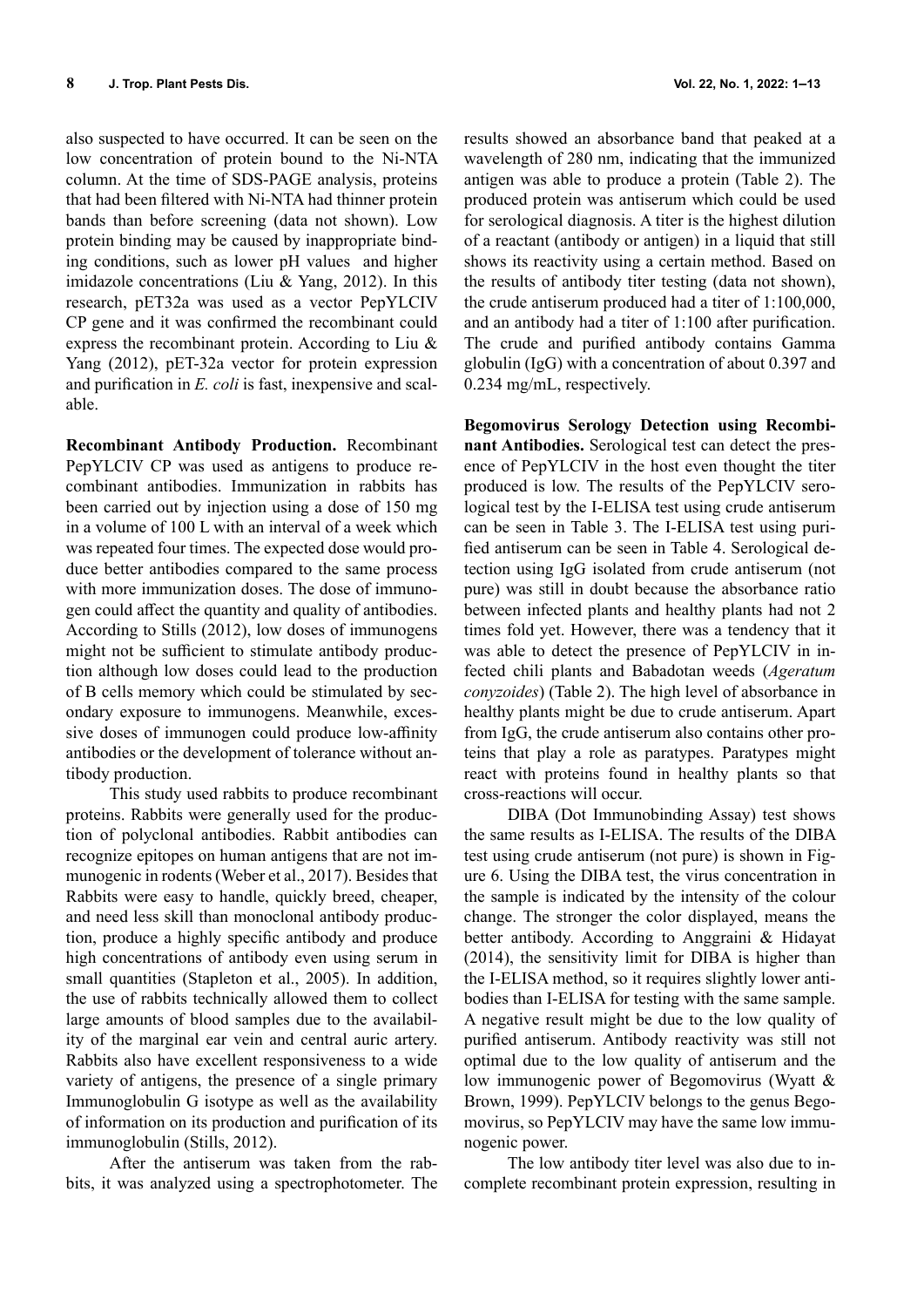low concentration of recombinant protein (as an immunogen). Low expression in *E. coli* may be due to protein may be toxic before induction, protein may be toxic after induction, and codon bias (Rosano & Ceccarelli, 2014). Recombinant protein expression was also influenced by the concentration of IPTG inducer and duration of induction (Pratiwi, 2019). According to Hamdayanty et al. (2016), optimal protein expression of SCSMV-CP recombinant was obtained at 25 °C with IPTG concentration 0.25–1.00 mM and harvested at 9–12 hours after IPTG induction in *E. coli* BL21(DE3), and at 30 °C with IPTG concentration 0.25–1.00 mM and harvested 3–12 hours after IPTG induction in *E. coli* Rosetta(DE3)pLysS. In this research, protein expression was done with IPTG concentration 0,5 mM and harvested at 6 hours after IPTG induction in *E. coli* BL21. In the future, it is necessary to re-optimize PepYLCIV protein expression by treating various concentration ranges, time, temperature, and bacterial host.

Recombinant antibodies can detect PepYLCIV in infected chili and babadotan weeds. Serological tests could be further developed as a detection tool to

reveal the presence of PepYLCIV in various types of plants. Although the PCR method has several positive points, several negative points were also found, such as: (1) the availability of PCR machines, (2) material of reagents were very expensive, and (3) needing expert technicians. The success of producing recombinant antibodies can be used as an alternative detection method to cover limitations on PCR. The use of cloned antibodies had several advantages over conventional methods. The antigens can be provided continuously at any time, without any limitations of quantity, with good quality of antigens.

# **CONCLUSION**

The recombinant plasmid carrying the coat protein gene from the PepYLCIV isolate congkrang (CK-6) was able to express a recombinant protein with a size of about 29 kDa. Recombinant protein injection in rabbits could produce crude antiserum and pure antiserum which was able to detect begomovirus, the causal agent of main viral disease on chili and *Ageratum conyzoides*, using I-ELISA and DIBA tests.

| Table 3. Detection of PepYLCIV by I-ELISA using crude antiserum (1:1000 dilution) |  |  |  |
|-----------------------------------------------------------------------------------|--|--|--|
|-----------------------------------------------------------------------------------|--|--|--|

| The samples             |       | A405nm |        |                          |  |
|-------------------------|-------|--------|--------|--------------------------|--|
|                         |       |        | Mean   | Result                   |  |
| Infected pepper leaves  | 1.259 | 1.125  | 1.192  | $+/-$                    |  |
| Infected weed leaves    | 0.998 | 1.018  | 1.008  | $+/-$                    |  |
| Healthy pepper leaves   | 0.832 | 0.813  | 0.8225 | $\overline{\phantom{0}}$ |  |
| (-) Begomovirus absence |       |        |        |                          |  |

(+) Begomovirus presence

# Table 4. Detection of PepYLCIV by I-ELISA test using purified Antibodi (dilution 1:100)

| The samples            |       | Result |       |                          |
|------------------------|-------|--------|-------|--------------------------|
|                        |       |        | Mean  |                          |
| Infected pepper leaves | 0.503 | 0.493  | 0.498 |                          |
| Infected weed leaves   | 0.445 | 0.439  | 0.442 |                          |
| Healthy pepper leaves  | 0.225 | 0.217  | 0.221 | $\overline{\phantom{0}}$ |

(-) Negative reaction

(+) Positive reaction



Figure 6. Visualiazation of DIBA test using crude antisera (1:1000). (1) Buffer; (2–3) Healthy pepper; (4–5) PepYLCIV infecting chili; (6–7) PepYLCIV infecting Babandotan weeds.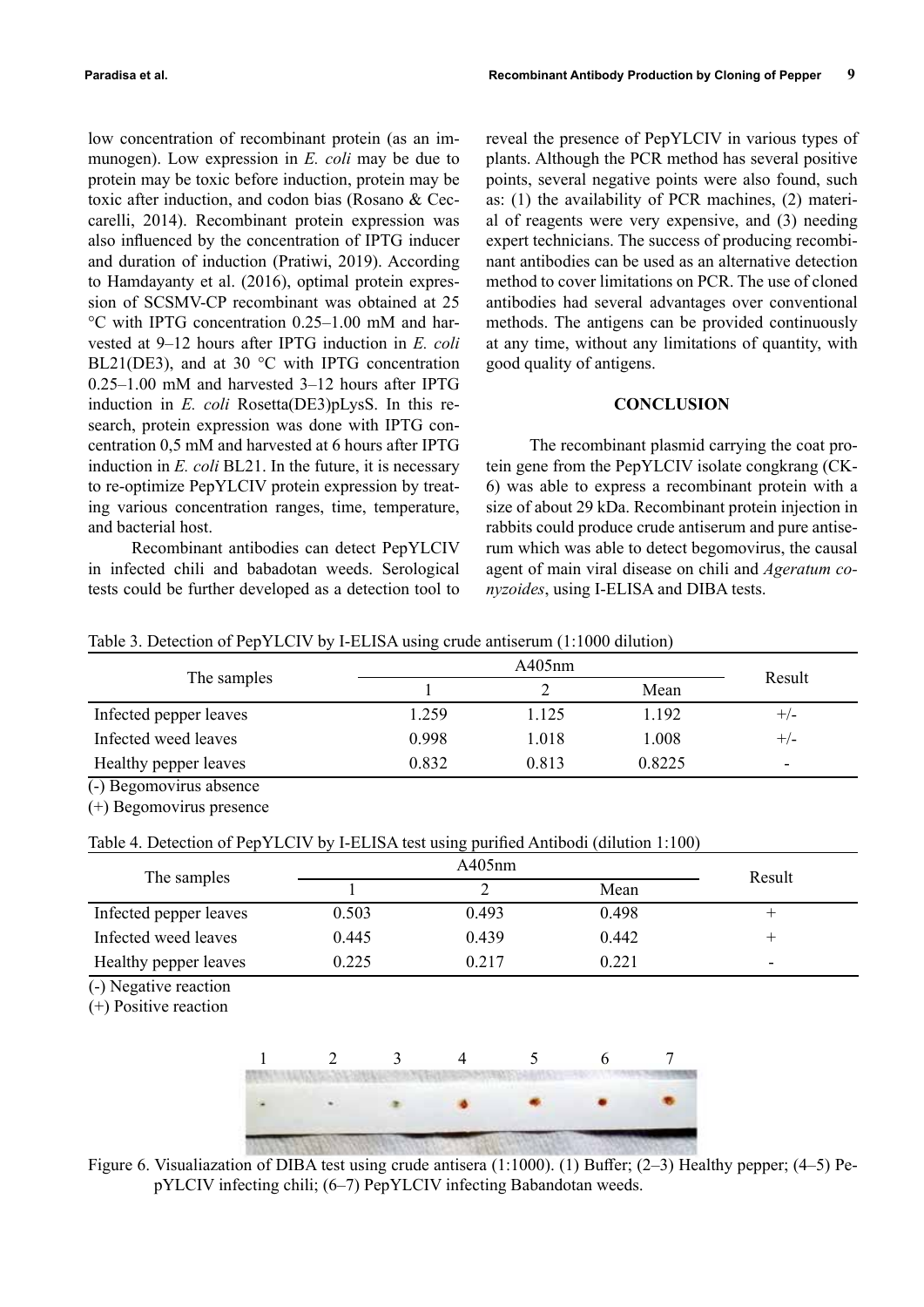#### **ACKNOWLEDGMENTS**

The pET32a, *E. coli* BL21 vectors, and VNN protein Marker used in this study were a collection of Dr. Murwantoko, M.Sc. from the Department of Fisheries, Faculty of Agriculture, Gadjah Mada University. The research would say thanks for DP2M Dikti was conducted with the support of the Competency Grant in 2011. The authors also thank to Maryono and Hernowo for their technical assistance.

### **FUNDING**

The research was financial supported by DP2M Dikti through the Competency Grant in 2011.

# **AUTHORS' CONTRIBUTIONS**

YBP and SS are the main contributors. SH, SM, MW, DWKS, and CRH are the member contributors. YBP and SS considered the experiment, planned the experiment, performed recombinant antibody purification, performed recombinant antibody purification, performed data analysis, and prepared the manuscript. SM, SH, and MW have collected samples, identified infected plants, and performed PCR analysis. YBP, SS, DWKS, CRH have done construction of coat protein in expression vector plasmids. YBP, SH, SH performed expression and purification of the coat protein. YBP, SS, and SM performed immunization and serological test. The authors provided responses and comments on the research flow, data analysis, and interpretation as well as the shape of the manuscript. All the authors have read and approved the final manuscript.

# **COMPETING INTERESTS**

Authors declares that there is no competing interest regarding to the publication of this manuscript.

### **REFERENCES**

Abouzid AM, Freitas-Astua J, Purcifull DE, Polston JE, Beckham KA, Crawford WE, Petersen MA, Peyser B, Patte C, & Hiebert E. 2002. Serological studies using polyclonal antisera prepared against the viral coat protein of four Begomoviruses expressed in *Escherichia coli*. *Plant Dis.* 86(10): 1109–1114. https://doi.org/10.1094/ PDIS.2002.86.10.1109

- Anggraini S & Hidayat S. 2014. Sensitivitas metode serologi dan polymerase chain reaction untuk mendeteksi *Bean common mosaic potyvirus* pada kacang panjang [Sensitifity of serology and polymerase chain reaction methods for detection of *Bean common mosaic potyvirus* in yard long bean]. *J. Fitopatol. Indones.* 10(1): 17–22. https://doi.org/10.14692/jfi.10.1.17
- Astuti NT, Darsono N, Widyaningrum S, Sawitri WD, Wahyuningsih SPA, & Darmanto W. 2019. Expression and purification of recombinant coat protein of *Sugarcane mosaic virus* from Indonesian isolate as an antigen for antibody production. *Indones. J. Biotechnol.* 24(1): 57–64. https://doi.org/10.22146/ijbiotech.45551
- Bartkus J. 2016. DNA sequencing for clinical and public health virology: some assembly required. In: Loeffelholz MJ, Hodinka RL, Young SA, & Pinsky BA (Eds.). *Clinical Virology Manual. Fifth Edition.* pp. 173–199. ASM Press, Washington, DC.
- Boonham N, Kreuze J, Winter S, van der Vlugt R, Bergervoet J, Tomlinson J, & Mumford R. 2014. Methods in virus diagnostics: from ELI-SA to next generation sequencing. *Virus Res.* 186: 20–31. https://doi.org/10.1016/j.virusres.2013.12.007
- Brandariz-Fontes C, Camacho-Sanchez M, Vilà C, Vega-Pla JL, Rico C, & Leonard JA. 2015. Effect of the enzyme and PCR conditions on the quality of high-throughput DNA sequencing results. *Sci. Rep*. 5: 8056. https://doi.org/10.1038/ srep08056
- Brown JK, Fauquet CM, Briddon RW, Zerbini M, Moriones E, & Navas-Castillo J. 2012. Family Geminiviridae. In: King AMQ, Adams MJ, Carstens EB, & Lefkowitz EJ (Eds.). *Virus Taxonomy: Ninth Report of the International Committee on Taxonomy of Viruses.* pp. 351–373. Elsevier Academic Press, San Diego.
- Buckhout-white S, Person C, Medintz IL, & Goldman ER. 2018. Restriction enzymes as a target for DNA-based sensing and structural rearrangement. *ACS Omega.* 3(1): 495–502. https://doi. org/10.1021/acsomega.7b01333
- Dellaporta SL, Wood J, & Hicks JB. 1983. A plant DNA minipreparation: Version II. *Plant Mol. Biol. Rep*. 1(4): 19–21. https://doi.org/10.1007/ BF02712670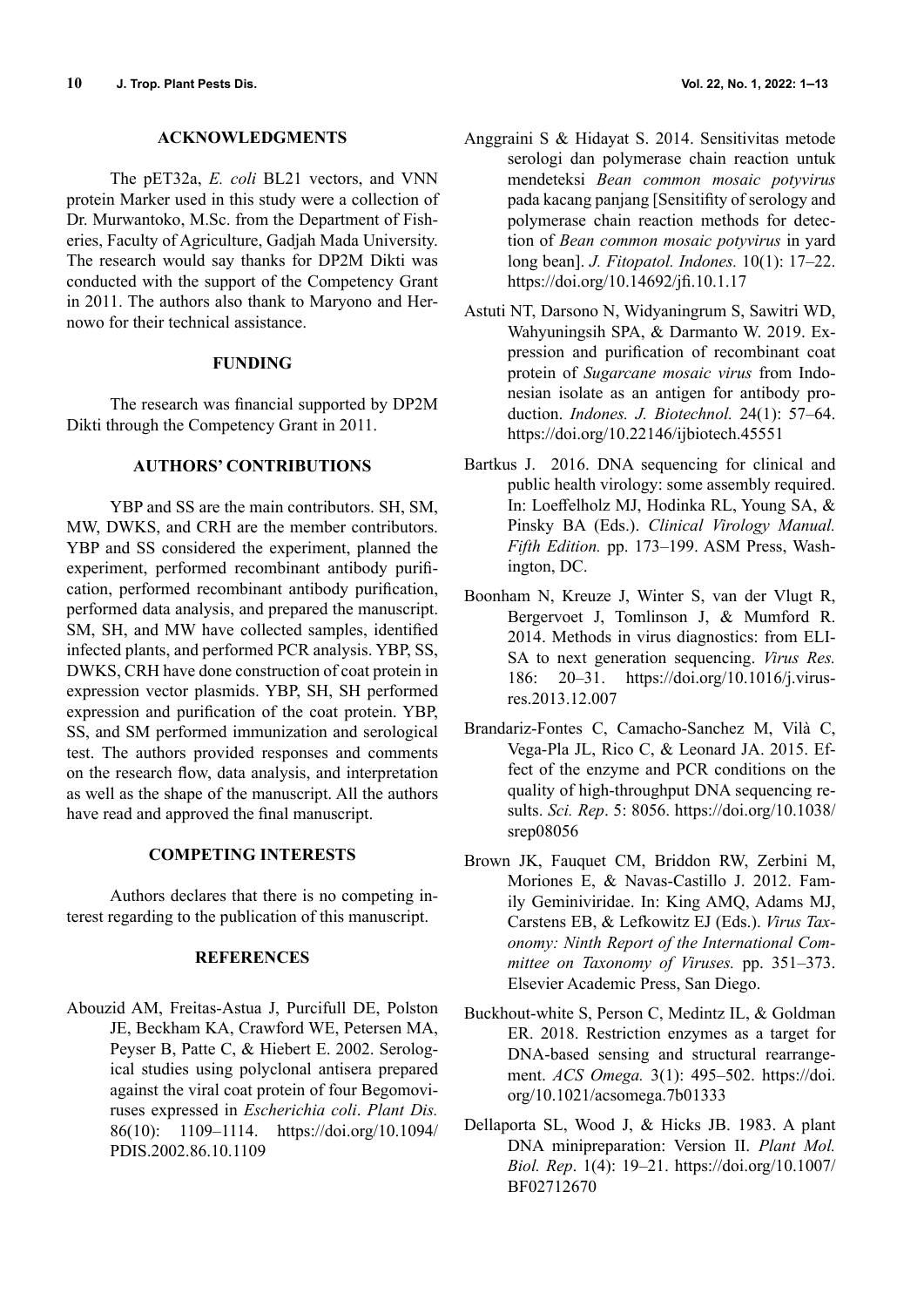- Donovan RS, Robinson CW, & Glick BR. 1996. Review: Optimizing inducer and culture conditions for expression of foreign proteins under the control of the lac promoter. *J. Ind. Microbiol.* 16(3): 145–154. https://doi.org/10.1007/bf01569997
- Fadhila C, Lal A, Vo TTB, Ho PT, Hidayat SH, Lee J, Kil EJ, & Lee S. 2020. The threat of seed-transmissible *Pepper yellow leaf curl* Indonesia *virus* in chili pepper. *Microb. Pathog.* 143: 104132. https://doi.org/10.1016/j.micpath.2020.104132
- Ganefianti DW, Hidayat SH, & Syukur M. 2017. Susceptible phase of chili pepper due to yellow leaf curl Begomovirus infection. *Int. J. Adv. Sci. Eng. Inf. Technol.* 7(2): 594–601. http://dx.doi. org/10.18517/ijaseit.7.2.1872
- Gaur A, Kumar A, Kiran R, & Kumari P. 2020. Importance of seed-borne diseases of agricultural crops: economic losses and impact on society. In: Kumar R & Gupta A (Eds.). *Seed-Borne Diseases of Agricultural Crops: Detection, Diagnosis & Management.* pp. 3–24. Springer, Singapore.
- Grodzki AC & Berenstein E. 2010. Antibody Purification: Ammonium sulfate fractionation or gel filtration. In: Oliver C & Jamur MC (Eds.). *Immunocytochemical Methods and Protocols. Third Edition.* pp.15–26. Humana Press, New York.
- Guerrero J, Regedanz E, Lu L, Ruan J, Bisaro DM, & Sunter G. 2020. Manipulation of the plant host by the Geminivirus AC2/C2 Protein, a central player in the infection cycle. *Front Plant Sci.* 11(591): 1–18. https://doi.org/10.3389/ fpls.2020.00591
- Hamdayanty H, Hidayat SH, & Damayanti TA. 2016. Expression of recombinant *Sugarcane streak mosaic virus* coat protein gene in *Escherichia coli*. *HAYATI J. Biosci.* 23(3): 111–116. https:// doi.org/10.1016/j.hjb.2016.11.001
- Hibi T & Saito Y. 1985. A Dot immunobinding assay for the detection of *Tobacco mosaic virus* in infected tissues. *J. Gen. Virol.* 66: 1191–1194.
- Inouce-Nagata AK, Nagata T, De Avila AC, & Giordano LDB. 2007. A reliable begomovirus inoculation method for screening *Lycopersicon esculentum* lines. *Hortic. Bras.* 25(3): 447–450. https://doi. org/10.1590/S0102-05362007000300024
- Islam W. 2017. Management of plant virus diseases; farmer's knowledge and our suggestions.

*Hosts and Viruses.* 4(2): 28–33. http://dx.doi. org/10.17582/journal.bjv/2017/4.2.28.33

- Jamsari J & Pedri J. 2013. Complete nucleotide sequence of DNA a-like genome and DNA-β of monopartite *Pepper yellow leaf curl virus*, a dominant Begomovirus infecting *Capsicum annuum* in West Sumatera Indonesia. *Asian J. Plant Pathol*. 7: 1–14. https://dx.doi.org/10.3923/ajppaj.2013.1.14
- Jamsari, Syukriani L, Utami HP, Herberg F, Nellen W, & Ferita I. 2015. Injection technique could as a new promising method for artificial infection of Geminivirus particles in chili pepper (*Capsicum annuum* L.). *Asian J. Agric. Res.* 9: 23–32. https://dx.doi.org/10.3923/ajar.2015.23.32
- Jones RAC. 2014. Plant virus ecology and epidemiology: historical perspectives, recent progress and future prospects. *Ann. Appl. Biol.* 164(3): 320– 347. https://doi.org/10.1111/aab.12123
- Koeda S, Homma K, Tanaka Y, Onizaki D, Kesumawati E, Zakaria S, & Kanzaki S. 2018. Inoculation of capsicums with *Pepper yellow leaf curl*  Indonesia *virus* by combining agroinoculation and grafting. *Hort. J.* 87(3): 364–371. http://dx. doi.org/10.2503/hortj.OKD-137
- Koenig R. 1981. Indirect ELISA methods for the broad specificity detection of plant viruses. *J. Gen. Virol.* 55(1): 53–62. https://doi.org/10.1099/0022- 1317-55-1-53
- Kumar R, Gupta A, Srivastava S, Devi G, Singh VK, Goswami SK, Gurjar MS, & Aggarwal R. 2020. Diagnosis and Detection of Seed-Borne Fungal Phytopathogens. In: Kumar R & Gupta A (Eds.). *Seed-Borne Diseases of Agricultural Crops: Detection, Diagnosis & Management.* pp. 107–229. Springer, Singapore. https://doi. org/10.1007/978-981-32-9046-4\_5
- Kumar S, Udaya Shankar AC, Nayaka SC, Lund OS, & Prakash HS. 2011. Detection of *Tobacco mosaic virus* and *Tomato mosaic virus* in pepper and tomato by multiplex RT-PCR. *Lett. Appl. Microbiol.* 53(3): 359–363. https://doi.org/10.1111/ j.1472-765x.2011.03117.x
- Laprom A, Nilthong S, & Chukeatirote E. 2019. Incidence of viruses infecting pepper in Thailand. *Biomol. Concepts.* 10(1): 184–193. https://doi. org/10.1515/bmc-2019-0021

Lestari SM, Hidayat SH, & Widodo. 2018. Determi-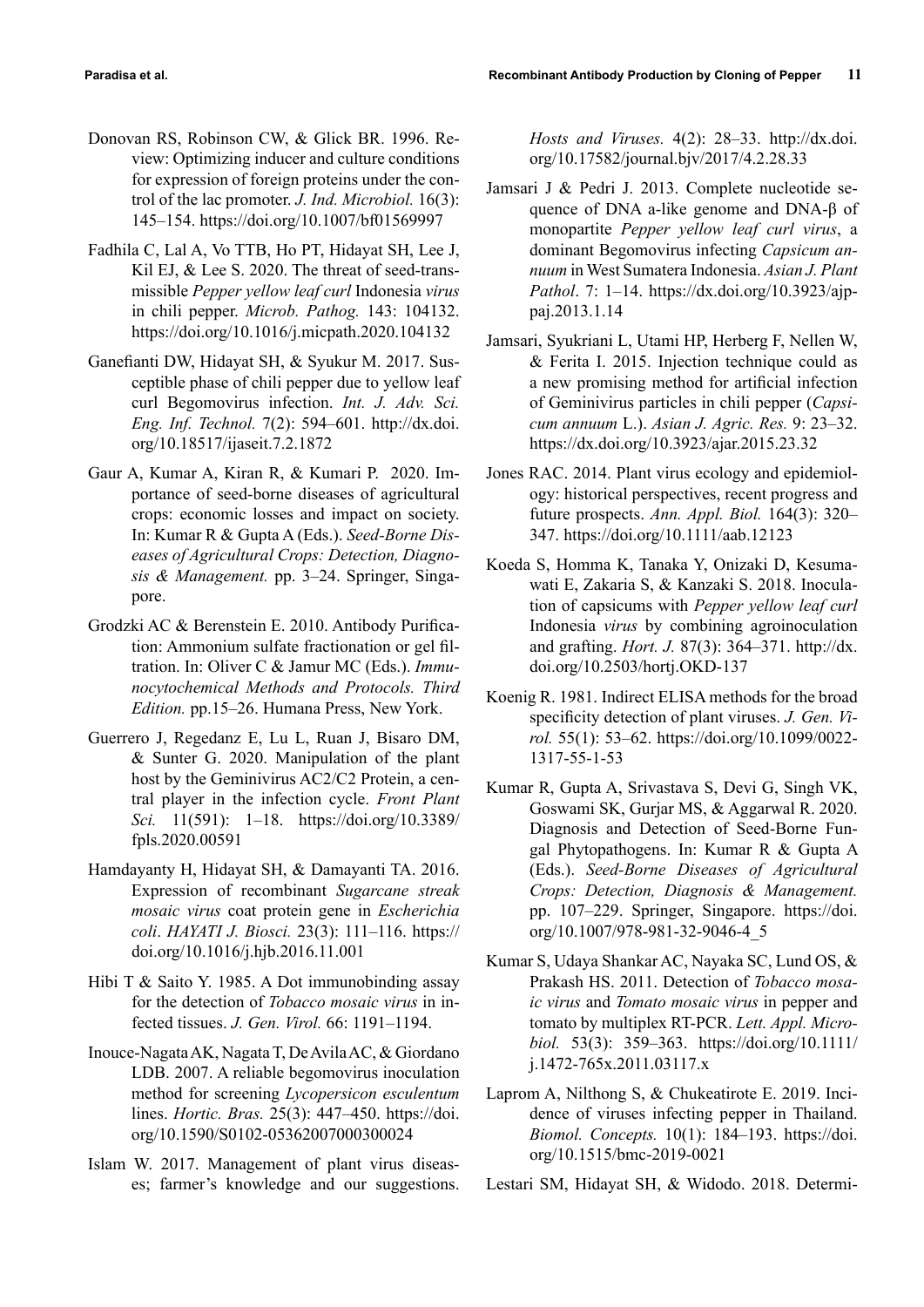nation of endophytic fungi as induce resistance agent of chilli pepper against pepper yellow leaf curl disease. *Agrivita.* 40(2): 249–256. http:// doi.org/10.17503/agrivita.v40i2.989

- Li X. 2018. Bioengineering of FGFs and new drug developments. In: Li X (Ed.). *Fibroblast Growth Factors*. pp. 477–558. Elsevier Inc. Amsterdam, Netherlands. https://doi.org/10.1016/B978-0- 12-816142-5.00008-4
- Liu Z & Yang PC. 2012. Construction of pET-32  $\alpha$  (+) vector for protein expression and purification. *North. Am. J. Med. Sci.* 4(12): 651–655. http:// doi.org/10.4103/1947-2714.104318
- Malathi VG. 2017. Begomovirus: an introduction. In: Saxena S & Tiwari AK (Eds.). *Begomoviruses: Occurrence and Management in Asia and Africa*. pp. 3–9. Springer, Singapore. https://doi. org/10.1007/978-981-10-5984-1\_1
- Morra MR & Petty ITD. 2000. Tissue specificity of Geminivirus infection is genetically determined. *Plant Cell.* 12(11): 2259–2270. https://doi. org/10.1105/tpc.12.11.2259
- Munandar M, Romano, & Usman. 2017. Faktor–faktor yang mempengaruhi permintaan cabai merah di Kabupaten Aceh Besar [Analysys of factors influencing the demand of red chilli in Aceh Besar Regency]. *Jurnal Ilmiah Mahasiswa Pertanian.* 2(3): 80–91. https://doi.org/10.17969/jimfp. v2i3.3752
- Neriya Y, Izumi R, Wilisiani F, Hartono S, Wirya GNAS, Nishigawa H, & Natsuaki T. 2020. Complete genome sequence of a *Pepper yellow leaf curl Indonesia virus* isolated from tomato in Bali, Indonesia. Microbiol. *Resour. Announc.* 9(25): e00486-20. https://doi.org/10.1128/ MRA.00486-20
- Nordenstedt N, Marcenaro D, Chilagane D, Mwaipopo B, Rajamäki ML, Nchimbi-Msolla S, Njau PJR, Mbanzibwa DR, & Valkonen JPT. 2017. Pathogenic seedborne viruses are rare but *Phaseolus vulgaris* endornaviruses are common in bean varieties grown in Nicaragua and Tanzania. *PLoS One*. 12(8): e0184263. https://doi.org/10.1371/ journal.pone.0184263
- Noueiry A, Lucas WJ, & Gilbertson RL. 1994. Two proteins of a plant DNA virus coordinate nuclear and plasmodesmal transport. *Cell.* 76(5): 925–932. https://doi.org/10.1016/0092-

8674(94)90366-2

- Pratiwi RD. 2019. Optimasi ekspresi human Epidermal Growth Factor (h-EGF) rekombinan dalam *Escherichia coli* BL21(DE3) dengan variasi media dan konsentrasi penginduksi [in Indonesian]. *Chimica et Natura Acta.* 7(2): 91–97. https://doi. org/10.24198/cna.v7.n2.23824
- PUSDATIN. 2020. *Outlook Cabai. Sekteratiat Jenderal Kementrian Pertanian* [in Indonesian]. Website: http://epublikasi.pertanian.go.id/download/ file/586-outlook-cabai-besar-2020. Accessed 8 April 2021.
- Rosano GL & Ceccarelli EA. 2014. Recombinant protein expression in *Escherichia coli*: advances and challenges. *Front. Microbiol.* 5: 172. https:// doi.org/10.3389/fmicb.2014.00172
- Roshan P, Kulshreshtha A, & Hallan V. 2017. Genome Organization of Begomovirus. In: Saxena S & Tiwari AK (Eds.). *Begomoviruses: Occurrence and Management in Asia and Africa.* pp. 11–32. Springer, Singapore. https://doi. org/10.1007/978-981-10-5984-1\_2
- Sambrook J, Fritsch EF, & Maniatis T. 1989. *Molecular Cloning: a Laboratory Manual. Second Edition*. Cold Spring Harbor Laboratory Press, Cold Spring Harbor, New York.
- Sambrook J & Russell DW. 2001a. *Molecular Cloning: a Laboratory Manual Vol 1. Third Edition*. Cold Spring Harbor Laboratory Press, Cold Spring Harbor, New York.
- Sambrook J & Russell DW. 2001b. *Molecular Cloning: a Laboratory Manual Vol 3. Third Edition.* Cold Spring Harbor Laboratory Press, Cold Spring Harbor, New York.
- Sastry KS. 2013. Detection of plant viruses in seeds. In: KS Sastry (Ed.). *Seed-Borne Plant Virus Diseases.* pp. 101-163. Springer Science & Business Media, India.
- Selangga DGW & Listihani L. 2021. Molecular identification of *Pepper yellow leaf curl Indonesia virus* on chili pepper in Nusa Penida Island. *J. HPT Tropika.* 21(2): 97–102. https://doi. org/10.23960/jhptt.22197-102
- Stapleton S, O'Kennedy R, & Tully E. 2005. Immunoassays: production of antibodies. In: Worsfold P, Townshend A, & Poole C (Eds.). *Encyclopedia of Analytical Science. Second Edition.* pp.